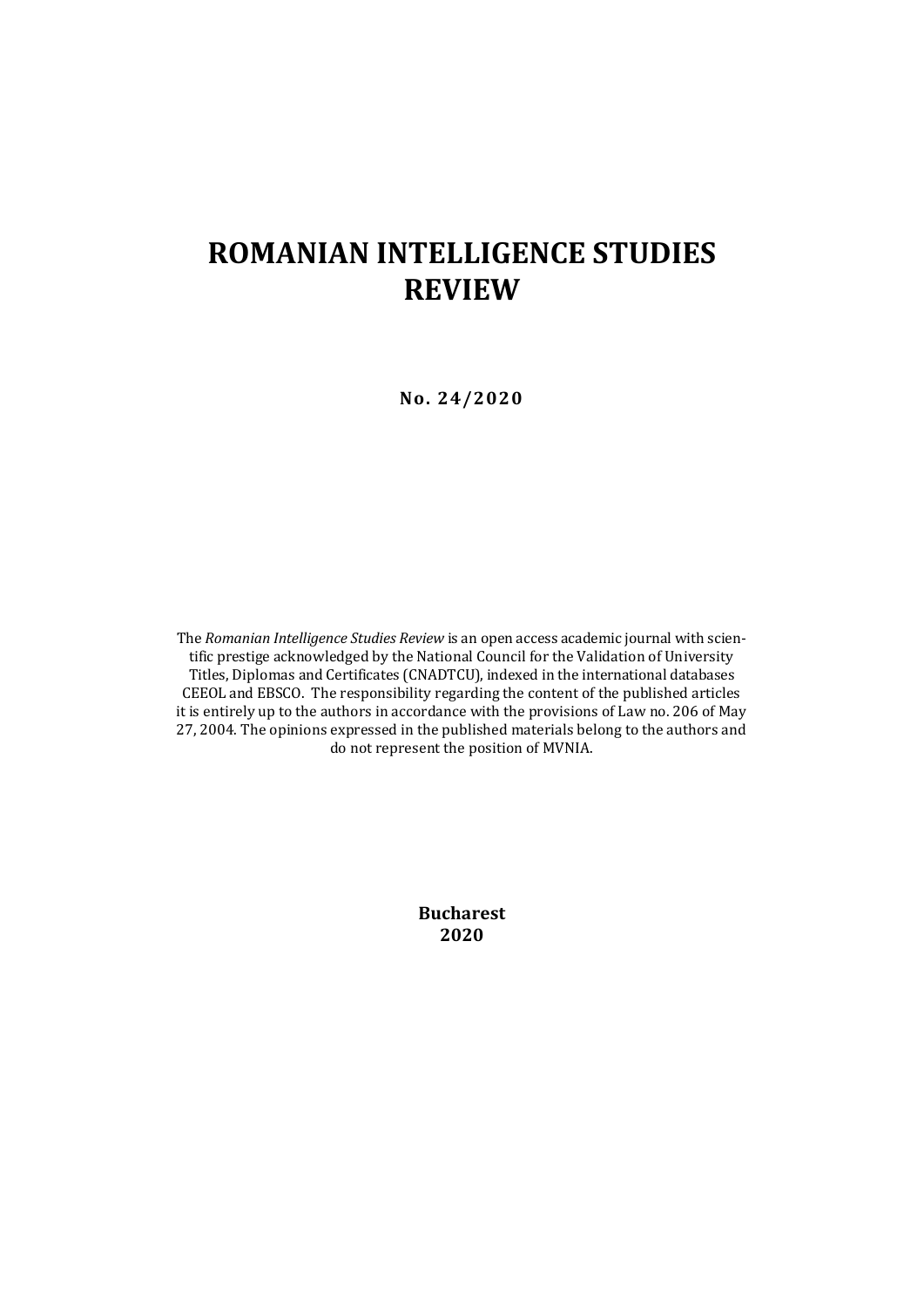### **Advisory Board:**

**Michael ANDREGG**, St. Thomas University, United State of America **Ruben ARCOS,** Rey Juan Carlos University from Madrid, Spain **Jordan BAEV,** "G.S. Rakovski" National Defence College, Bulgaria **Ioan DEAC,** "Mihai Viteazul" National Intelligence Academy, Romania **Christopher DONNELLY**, Institute for Statecraft and Governance, Oxford, Great Britain **Iulian FOTA**, "Mihai Viteazul" National Intelligence Academy, Romania **Manuel GERTRUDIX BARRIO,** Rey Juan Carlos University from Madrid, Spain **Jan GOLDMAN**, New Hampshire University, Great Britain **Cristina IVAN**, National Institute for Intelligence Studies, MVNIA Romania **Sergiu MEDAR**, "Lucian Blaga" University from Sibiu, Romania **Mark PHYTHIAN**, University of Leicester, Great Britain **Elaine PRESSMAN**, Netherlands Institute for Forensic Psychiatry and Psychology, Netherlands **Fernando VELASCO FERNANDEZ**, Rey Juan Carlos University from Madrid, Spain

#### **Associate reviewers:**

**Alexandra ANGHEL**, University of Bucharest, Romania **Cristian BĂHNĂREANU**, "Carol I" National Defence University, Romania **Ioana CHIȚĂ**, "Mihai Viteazul" National Intelligence Academy, Romania **Dacian DUNA**, University Babeş-Bolyai of Cluj-Napoca, Romania **Claudia IOV**, University Babeş-Bolyai of Cluj-Napoca, Romania **Marius LAZĂR**, University Babeş-Bolyai of Cluj-Napoca, Romania **Sabrina MAGRIS**, Ecole Universitaire Internationale from Rome, Italy **Cristian NIŢĂ,** "Mihai Viteazul" National Intelligence Academy, Romania **Silviu PETRE**, "Mihai Viteazul" National Intelligence Academy, Romania **Alexandra SARCINSCHI**, "Carol I" National Defence University, Romania **Ileana SURDU**, National Institute for Intelligence Studies, MVNIA Romania **Bogdan TEODOR**, "Mihai Viteazul" National Intelligence Academy, Romania **Andrei VLĂDESCU,** National School of Political and Administrative Studies, Romania

#### **Editorial board:**

Editor in Chief - Mihaela TEODOR, "Mihai Viteazul" National Intelligence Academy, Romania Editors - Irena CHIRU, "Mihai Viteazul" National Intelligence Academy, Romania Florentina HĂHĂIANU, "Mihai Viteazul" National Intelligence Academy, Romania Valentin NICULA, "Mihai Viteazul" National Intelligence Academy, Romania Valentin STOIAN, "Mihai Viteazul" National Intelligence Academy, Romania Cătălin TECUCIANU, "Mihai Viteazul" National Intelligence Academy, Romania Tehnic editor and cover – Lucian COROI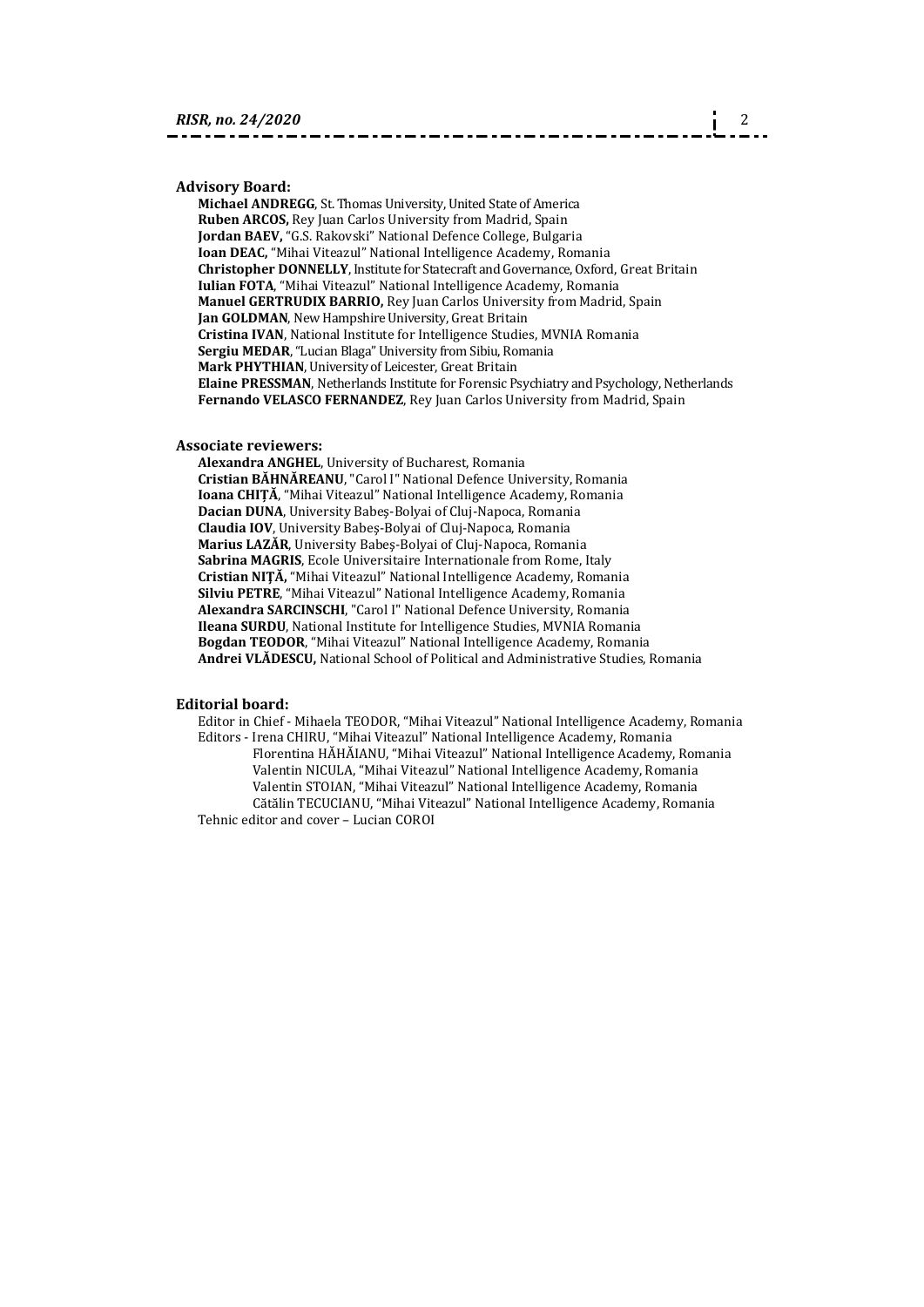## **CONTENT**

|                                                                                                                                            | 5   |
|--------------------------------------------------------------------------------------------------------------------------------------------|-----|
| <b>Alin DREPTATE,</b>                                                                                                                      | 6   |
| <b>INTELLIGENCE AND SECURITY IN THE 21ST CENTURY </b>                                                                                      | 20  |
| Paul Emanuel TAP,<br>AL-QAEDA vs. ISIS: originile, motivațiile și fracturile din cadrul                                                    | 21  |
| Oana - Cătălina NĂSTASE,<br>Using Social Media in human resources recruitment for<br>National System of Public Order, Defense and National | 46  |
|                                                                                                                                            | 61  |
| Radu ȘTEFĂNIȚĂ,<br>Note ale Serviciului Special de Informații cu referire la                                                               | 62  |
|                                                                                                                                            | 74  |
| Sergey MINASYAN,<br>Theoretical frameworks of conventional deterrence in                                                                   | 75  |
| INTELLIGENCE, SECURITY AND INTERDISCIPLINARITY                                                                                             | 92  |
| Raluca Codruța LUȚAI,<br>Terrorist publications. Rumiyah Magazine: short monographic                                                       | 93  |
| Adina MIHĂESCU.<br>A safe and stable business environement through                                                                         |     |
|                                                                                                                                            | 105 |